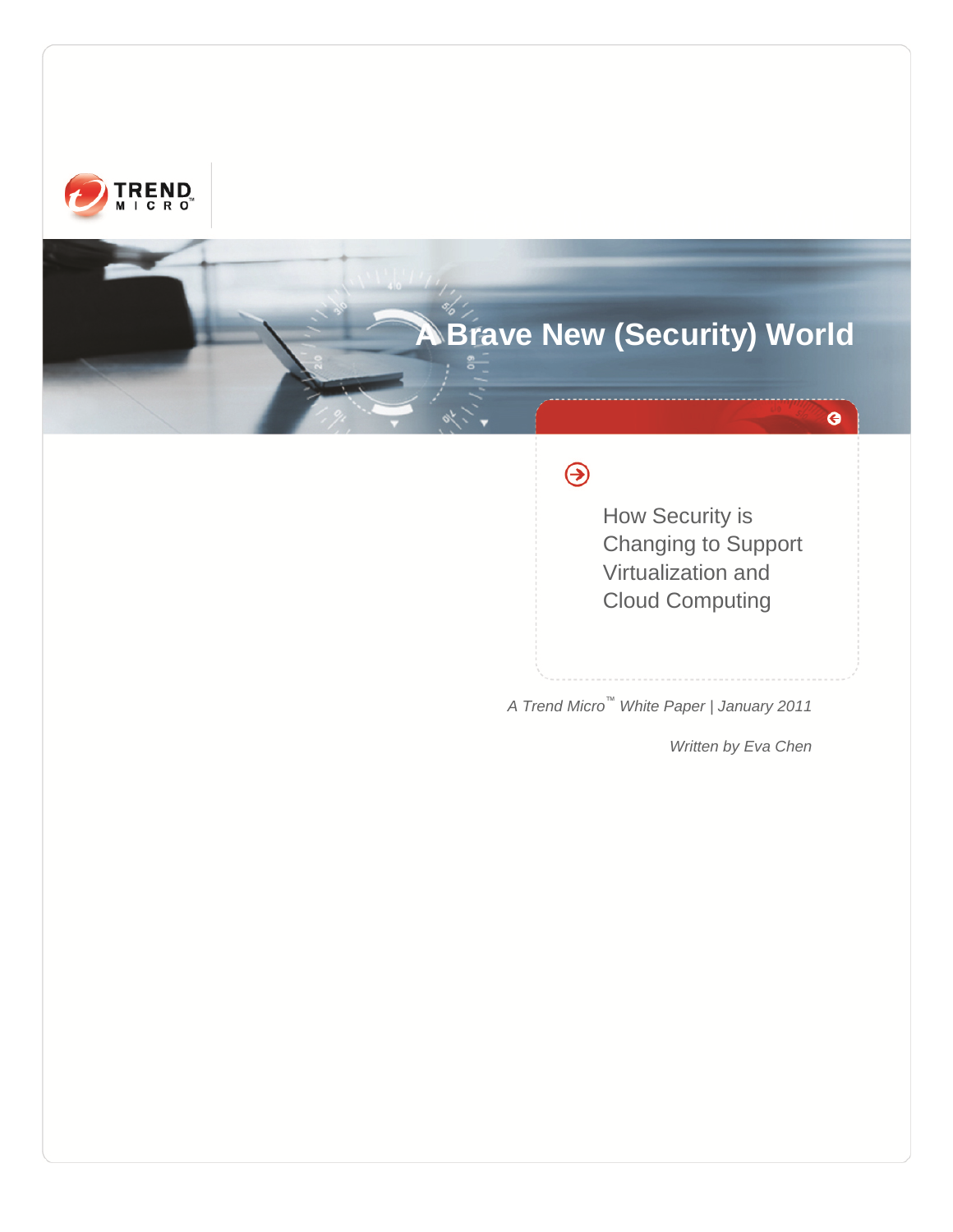# Э

# **A BRAVE NEW (SECURITY) WORLD: HOW SECURITY IS CHANGING TO SUPPORT VIRTUALIZATION AND CLOUD COMPUTING**

## **I. EXECUTIVE SUMMARY**

In the near future, it is anticipated that all aspects of information technology will be movable, dynamic, and interactive – the access, the data, the workload, and all computing. End users' mobile devices will access and store hundreds of gigabytes of data. Virtual servers will mobilize computing power between network segments, data centers, and even outside of the corporate environment and into the public cloud, where computing power is offered as a utility.

As a result of these profound changes, all aspects of information security will be challenged and reconsidered. Traditional network security, which addressed sets of computing power such as machines and data storage as a guarded walled garden, will no longer apply. A new generation of security practices, which emphasize the dynamic aspect of computing power and data, will challenge the status quo.

However, these revolutionary changes will not take place overnight. The major challenge for enterprises will be how to proceed from where they are today, through a transitional or hybrid period, to where they will be in the future. The solution to this challenge will not be a one-size-fits-all approach; each organization will move forward at its own pace as a function of the requirements that it faces and various other interacting factors. Hence, solutions must be sufficiently flexible to accommodate this diversity. This white paper describes the evolution of these changes as enterprises adopt virtualization and then cloud computing. It then describes Trend Micro's vision for the evolution of security as a facilitator of mobility, virtualization, and cloud computing.

## **II. INTRODUCTION**

According to analysts, the 2009 worldwide network security market grew to over \$7 billion, while the business host/endpoint security market grew to over \$2 billion. Why is the relative magnitude of these expenditures likely to flip-flop in the future? The answer is that the traditional network security market will shrink as networks become less relevant due to the dynamic movement of computing power and data. Conversely, the market for host security, where the computing power host and the data itself are protected, will grow rapidly; the dynamic host itself will need to become the primary point of protection.

The magnitude of evolving changes in information technology and security are nothing less than dramatic. Imagine if Butch Cassidy and the Sundance Kid were to try to rob a bank today. The assumptions they made 150 years ago about robbing banks are now completely outdated. Banks are maintaining a decreasing amount of actual cash on hand, as electronic banking proliferates. Today, the major threat of theft is not cash at gunpoint in a bank, but identity theft, theft of corporate secrets left in unsecured iPads in taxicabs, and a broad range of sophisticated cyber threats.

The trend toward virtualization and cloud computing is one of the primary drivers of this paradigm shift. Enterprises are adopting virtualization and cloud computing because of the myriad of business benefits they promise, including IT flexibility, scalability, efficiency, cost reduction, and competitive advantage. According to a recent Gartner report, "Virtualization continues as the highest-impact issue challenging infrastructure and operations through 2015. It changes how you manage, how and what you buy, how you

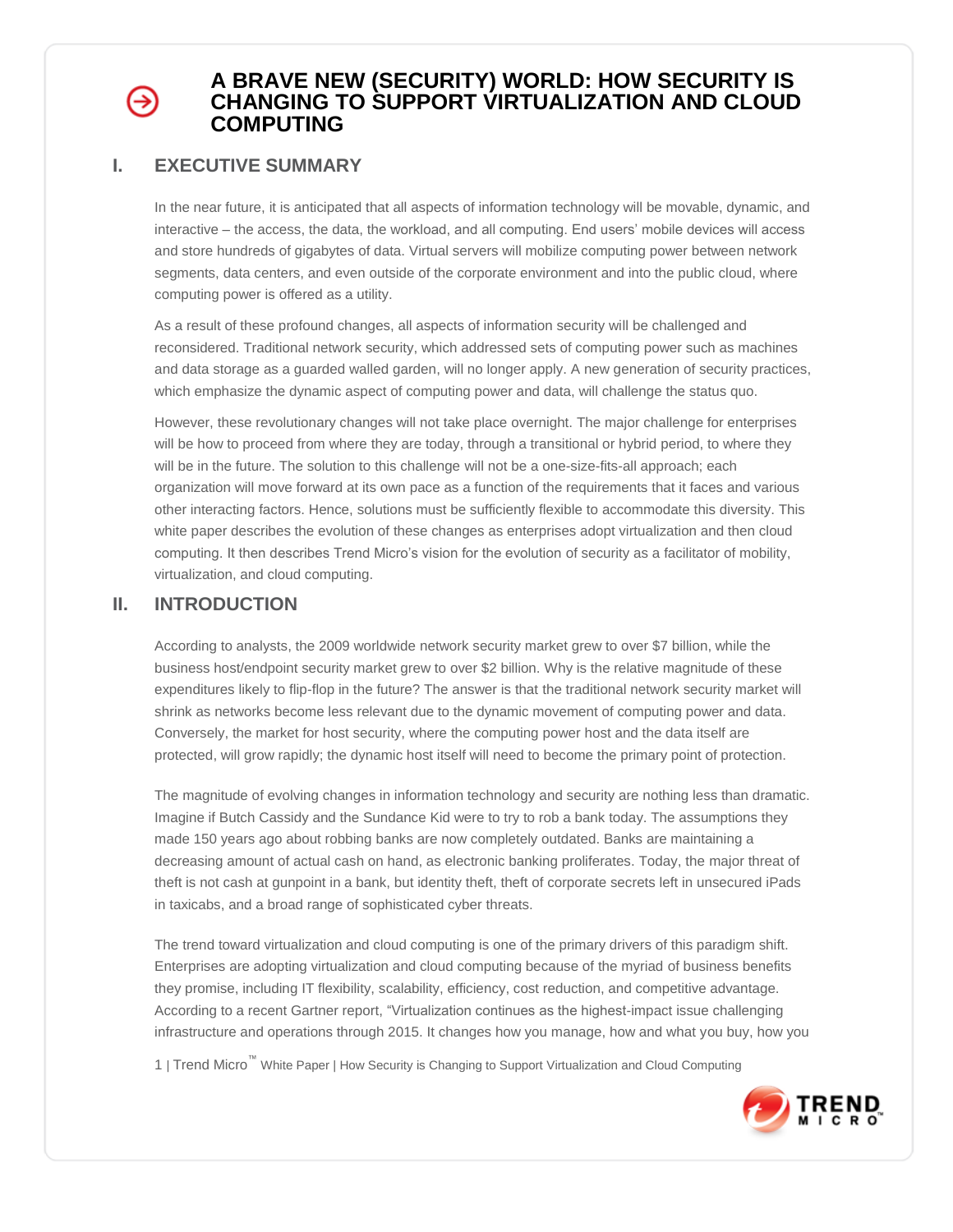deploy, how you plan and how you charge. It also shakes up licensing, pricing and component management." [1] The scope and prominence of this trend calls for a close look at the impact and role of security in virtualization and cloud computing.

# **III. TRADITIONAL NETWORKS AND SECURITY**

To best understand the security challenges and opportunities that virtualization and cloud computing bring, it is helpful to first examine how security has evolved from traditional networks of the past to today's networks, and how this evolution is likely to continue with virtualization and cloud computing.

Figure 1 shows a traditional network in which three main types of computing resources are inside the network perimeter – computing resources in the DMZ, mission critical servers, and endpoints. The relatively simple security arrangement consists of firewalls, web and email security, and intrusion detection and prevention systems (IDS/IPS) at the network perimeter. Host-based security consists of anti-malware agents on each computing device within the perimeter.



*Figure 1. In a traditional network, host-based security agents on each machine primarily consist of antimalware, while perimeter security includes a firewall, web and email security, and IDS/IPS.* 

As hackers discovered a way to penetrate the network perimeter despite the security there, and as insider threats grew, customers identified the need for deeper protection on all devices within the network (see Figure 2). So that the hosts could defend themselves, DMZ resources, servers, and endpoints were equipped with firewalls and IDS/IPSs. At nearly the same time, new devices expanded the definition of the

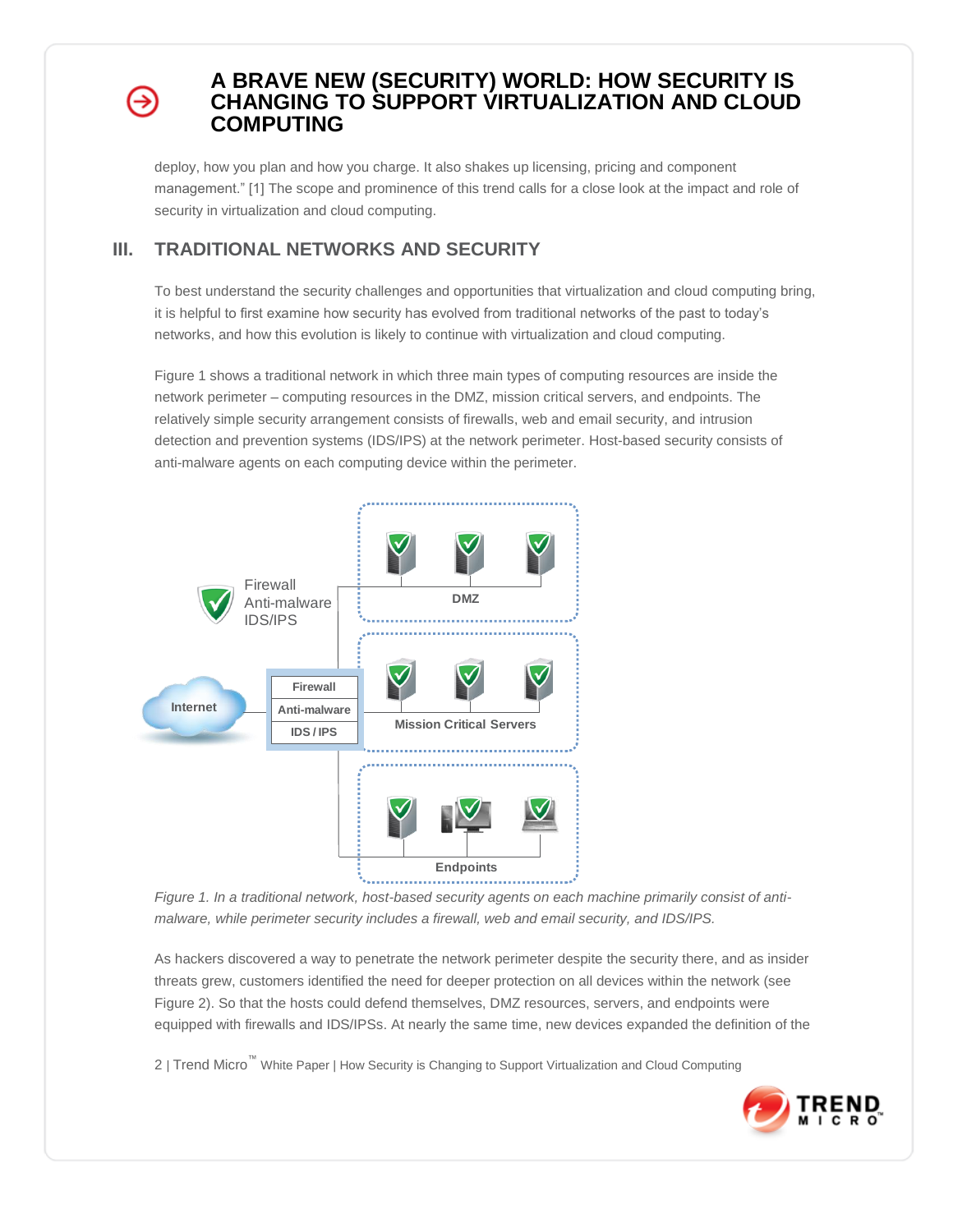endpoint. Enterprises increasingly allowed employees to connect to the network through their laptops. And hence, organizations extended their networks to accommodate these tools. As these endpoints roamed outside the network and reconnected, resilient security was needed to protect them. And the agents installed on all of the devices within the network (and accessing remotely) needed to be updated regularly by some type of protection network and centralized management.



*Figure 2. In many of today's networks, host agents provide deeper protection, networks are expanded to include mobile/remote endpoints, and some type of protection network is implemented.* 

# **IV. VIRTUALIZATION**

Virtualization renders the traditional network model less relevant, as live migration and sprawl make applications and data more dynamic, and network chokepoints fade. With this "de-perimeterization," security must now be extended all the way to each logical host node, wherever that node exists.

The host security agents provide deeper security and can move as the computing power moves. However, as enterprises adopt virtualization, deployment of a host security agent to each of the hosts becomes more complex; keeping up with the "instant" nature of these virtual servers and desktops is challenging.

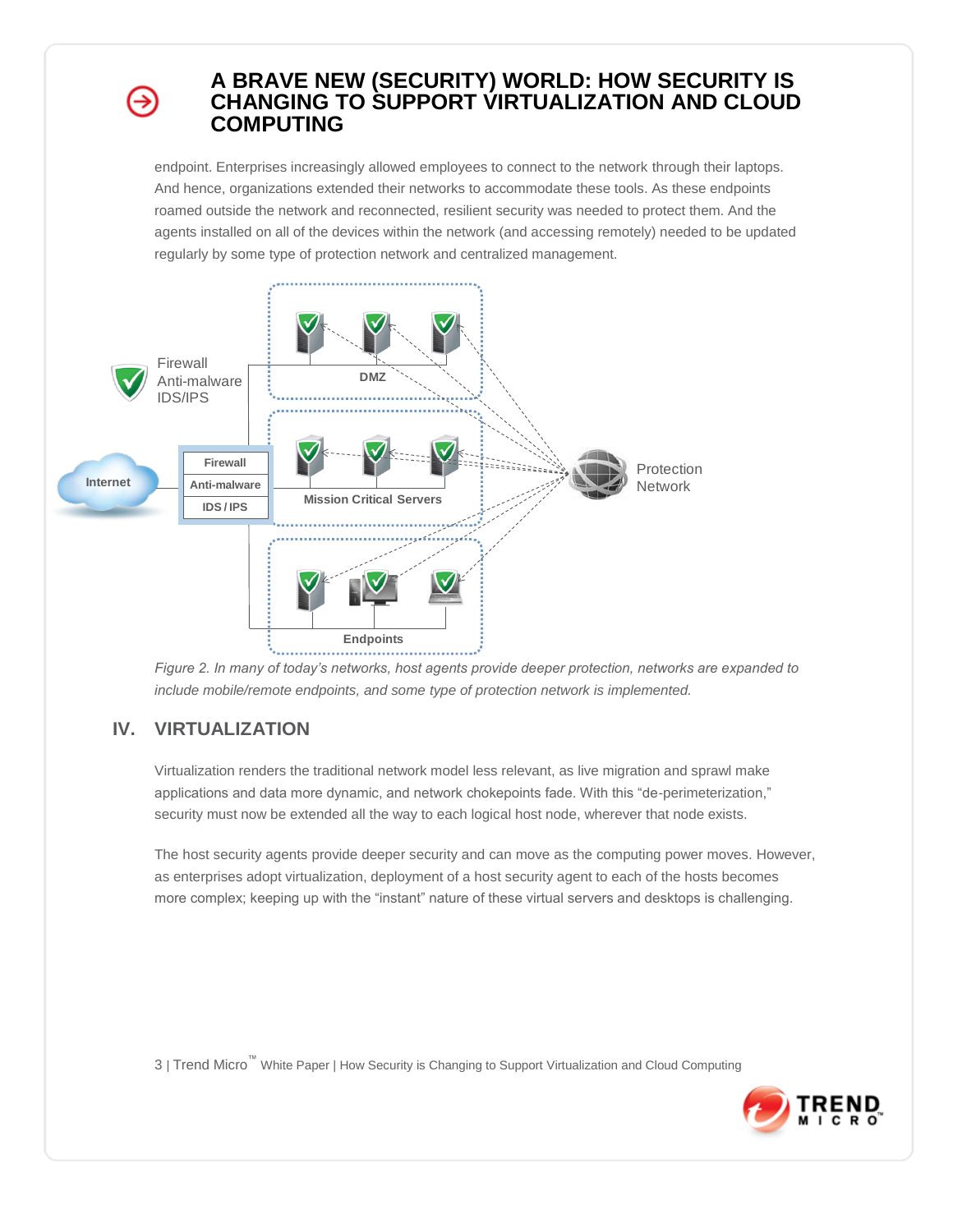⊖



*Figure 3. When organizations move toward virtualization, the traditional network model becomes less relevant, and security must be extended to each logical host node. Here, a virtual appliance extends security to VMs.*

As they begin to implement virtualization, organizations typically add virtual machines (VMs) initially alongside traditional physical machines in a hybrid arrangement, as shown in Figure 3. To provide the needed security, enterprises need a virtual appliance – a software image designed to run on a virtual machine. The introduction of this appliance allows organizations to bring security into the hypervisor itself to provide more effective protection. This also allows visibility to inter-VM traffic and provides other security benefits specific to virtualization, such as inter-VM security, virtual patching for hosts that are created, and efficiency of anti-malware module performance.

4 | Trend Micro™ White Paper | How Security is Changing to Support Virtualization and Cloud Computing The virtual appliance is deployed to protect each VM behind it. Each physical machine now operates almost like a network. Because organizations tend to put similar applications on the same physical machines, deployment of a virtual appliance enables organizations to set more granular security rules on that virtual edge, compared to the overall data center perimeter security rules. This also simplifies operation of perimeter firewall/IDS/IPS rules editing. At the same time, this arrangement enables "agentless" protection for the entire virtual network segment. This improves performance for the overall structure and provides essential security in case the host security agent is not yet deployed or missing because of a platform limitation. The virtual security appliance also can provide the network admission

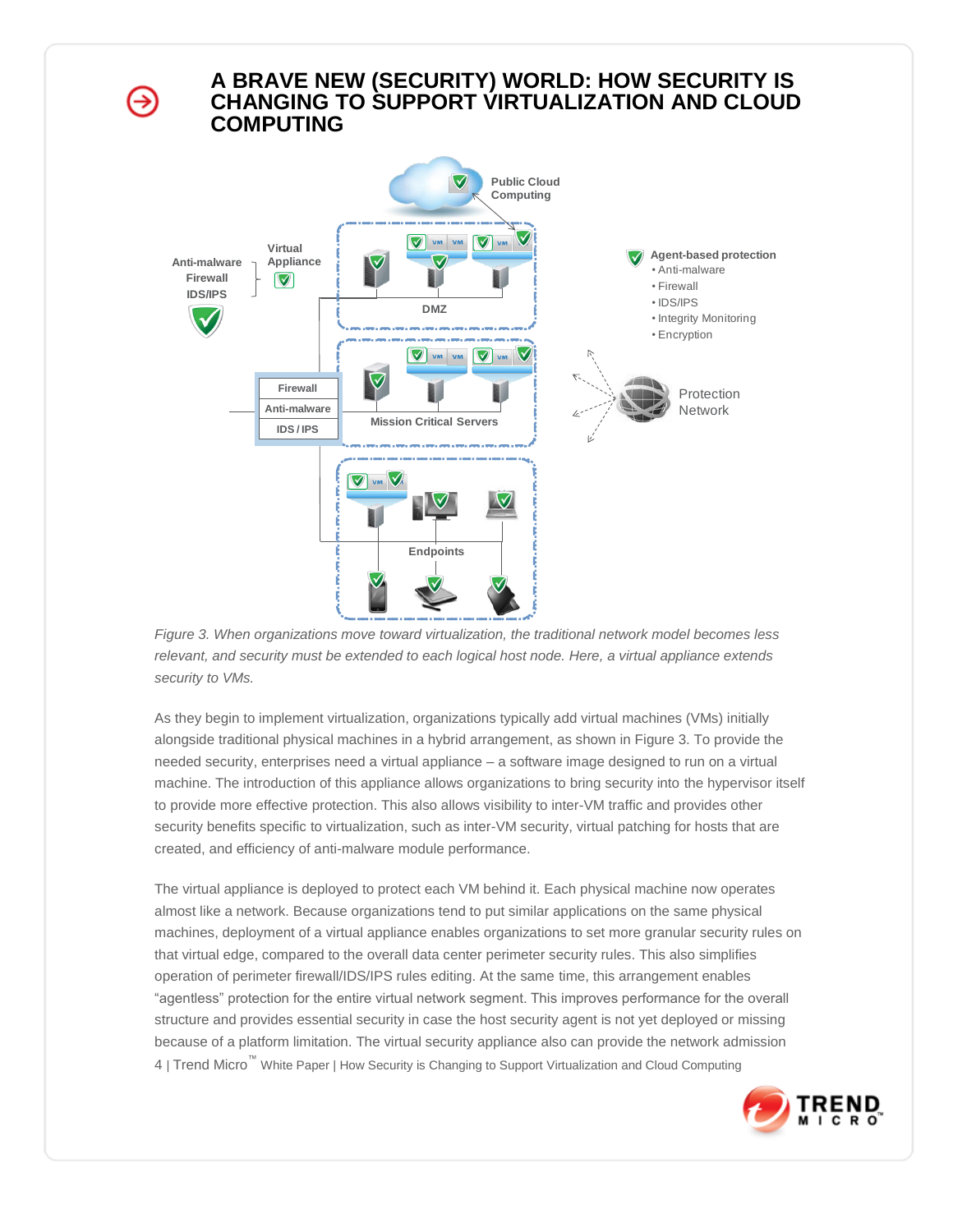# ∍

# **A BRAVE NEW (SECURITY) WORLD: HOW SECURITY IS CHANGING TO SUPPORT VIRTUALIZATION AND CLOUD COMPUTING**

control (NAC) function; it can inform or alert an administrator, or prevent a VM that does not have proper security treatment from being initiated or moved

onto a server.

Hence, as the data center consolidates, the new security model emphasizes defense in depth, where:

1. Perimeter security, such as the traditional firewall/IDS/IPS, remains at the front line, mainly defending against the outside-in attack – attempts to penetrate the first line of defense from outside.

2. Virtual appliances on the virtual network edge handle more granular security rules, especially related to application security and virtual shielding. This not only enhances perimeter security but also reduces the frequency of changes needed to the perimeter devices. This layer also provides essential security in case a host security agent is not deployed.

3. A host-based security agent on each of the hosts dynamically senses and changes the security policy as the computing/workload moves, for example, from inside the corporate network, to roaming outside the corporate network, or to another data center or to the cloud.

This approach raises the concept of "dial-it right" security. Security that is "dialed up" to increase protection consumes system and IT staff resources, but security that is "dialed down" reduces protection while preserving system and IT staff resources. Considerations that influence the level of security needed include regulatory requirements, the sensitivity/confidential nature of the data, and security policies. Finding the appropriate balance on a case-by-case basis is easier to do as the protection is implemented closer to the target destination of the incoming

# **Radical Transformation at the Endpoint**

Virtualization is bringing a radical transformation at the endpoint. Before virtualization, a user's activity was linked to a single physical desktop or laptop node, which was secured by an installed agent. Today, desktop virtualization – which is running the desktop in the data center – is a reality. But the desktop changes are much more extensive than the transfer of the desktop operating system (OS) and applications into a VM in the data center. The desktop is being disassembled on the backend intrusion detection and prevention with OS, applications, and user personas discretely managed and stored – only to be recomposed via the network into what appears to be the familiar workspace for each user at log-in. The OS is further decomposed into base images common to other users, and "deltas" unique to each user. Applications appear to be local, but they can be streamed into the workspace while actually running on another VM or as a software-as-a-service (SaaS) application in the public cloud.

This workspace is now accessed by a physical client that is increasingly remote and mobile. The trend that began with thin terminals is expanding to iPads and other tablets, smartphones, and Build Your Own (BYO) PCs. The accessibility of the virtual desktop from multiple locations and devices has expanded the user workspace to be everywhere and anywhere. The desktop is now mobile, ubiquitous, thin, and heterogeneous.

The user session now defines the desktop and spans multiple network locations within the data center and remotely out across the WAN. Hence, an agent can no longer reside in a single location and provide coverage of the desktop; endpoint security must now span multiple network locations.

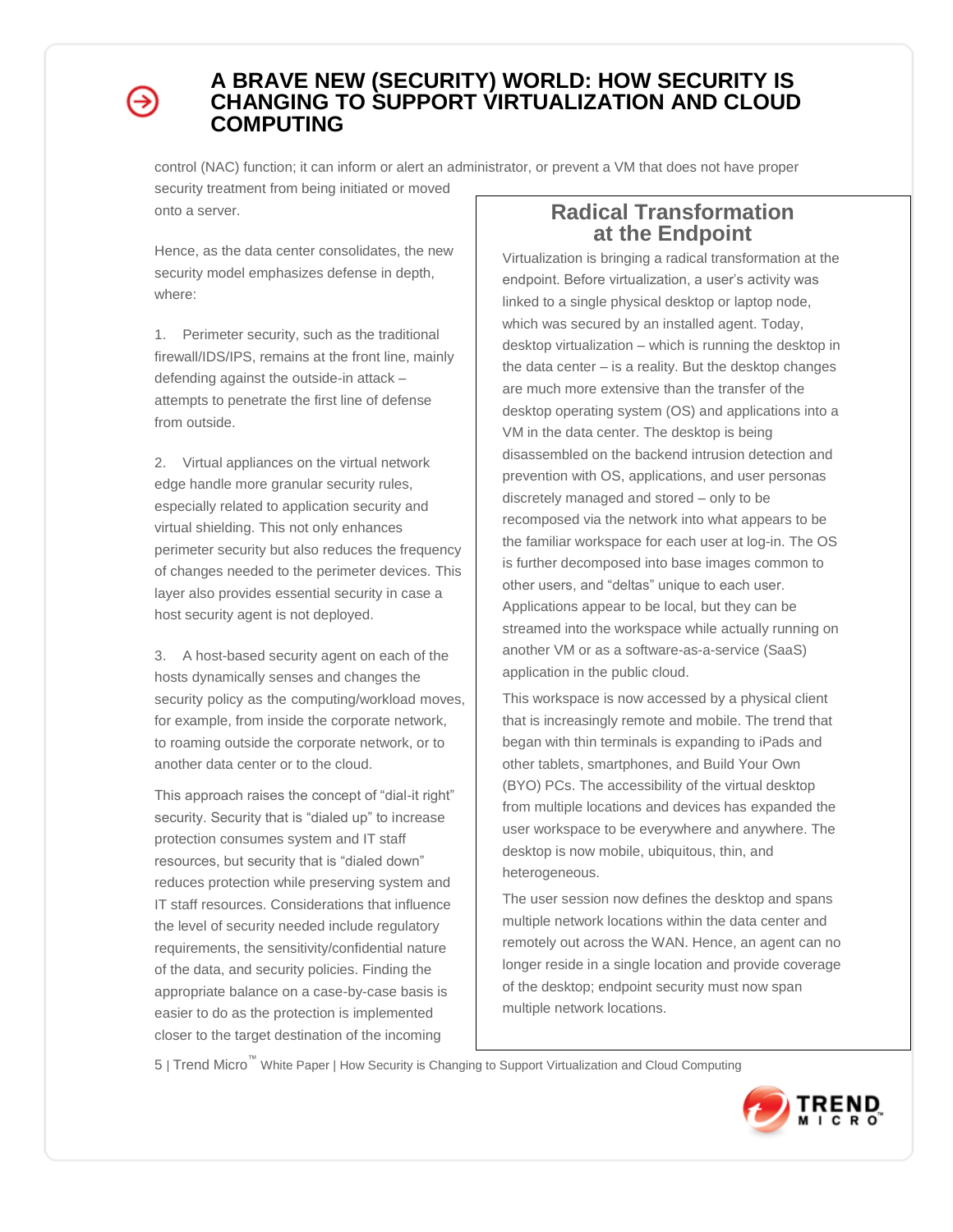# ∍

# **A BRAVE NEW (SECURITY) WORLD: HOW SECURITY IS CHANGING TO SUPPORT VIRTUALIZATION AND CLOUD COMPUTING**

traffic. The reason is that perimeter security must scan all traffic entering the network – a difficult task because various types of traffic, such as Linux-, UNIX, and Microsoft Windows-based traffic, are bound for different parts of the network for different purposes. But scanning closer to the target can be more granular, because only specific types of traffic are appropriate for the target, such as only Linux traffic for traffic bound to that platform. For this reason, virtual appliance scanning can be more efficient; the virtual appliance is closer to the target destination than a perimeter scanning device.

# **V. CLOUD COMPUTING**

Virtualization is a catalyst to cloud computing; for example, it is accelerating transformation of data centers into private clouds. As organizations move toward cloud computing, they are able to move applications from their resources to cloud resources and back, to achieve business benefits.

However, taking advantage of this computing power further strains the security model. Agents are needed, as discussed above, that move with the workload, which includes the operating system, applications, and data. Yet business requirements such as stringent regulatory compliance require more sophisticated "smart" agents that can adjust the level of protection to suit various tasks. Enterprises are experiencing significant pressure to comply with a wide range of regulations and standards such as Payment Card Industry Data Security Standards (PCI DSS), Health Insurance Portability and Accountability Act (HIPAA), and Gramm-Leach-Bliley Act (GLBA) in addition to auditing practices such as Statement on Auditing Standards (SAS70) and International Organization for Standardization (ISO) standards. Enterprises need to prove compliance with security standards, regardless of the location of regulated systems, including onpremises servers, on-premises virtual machines, and off-premises virtual machines running on cloud computing resources.

As a result, anti-malware, firewalls, and IDS/IPS are not sufficient in agent-based protection (see Figure 3). Some of the regulations listed above include requirements for encryption to protect critical information such as cardholder data and personally identifiable information. This may include full disk encryption (FDE), Advanced Encryption Standard (AES) security, and Federal Information Processing Standards (FIPS) 140-2 compliant security. The multi-tenant nature of the cloud amplifies these requirements. Integrity monitoring of critical operating system and application files is also needed to detect malicious or unexpected changes that could signal compromise of computing resources. And log inspection is needed to provide visibility into important security events buried in log files in cloud resources. Table 1 shows that the security controls used in the traditional approach are also needed in a new hybrid cloud environment.

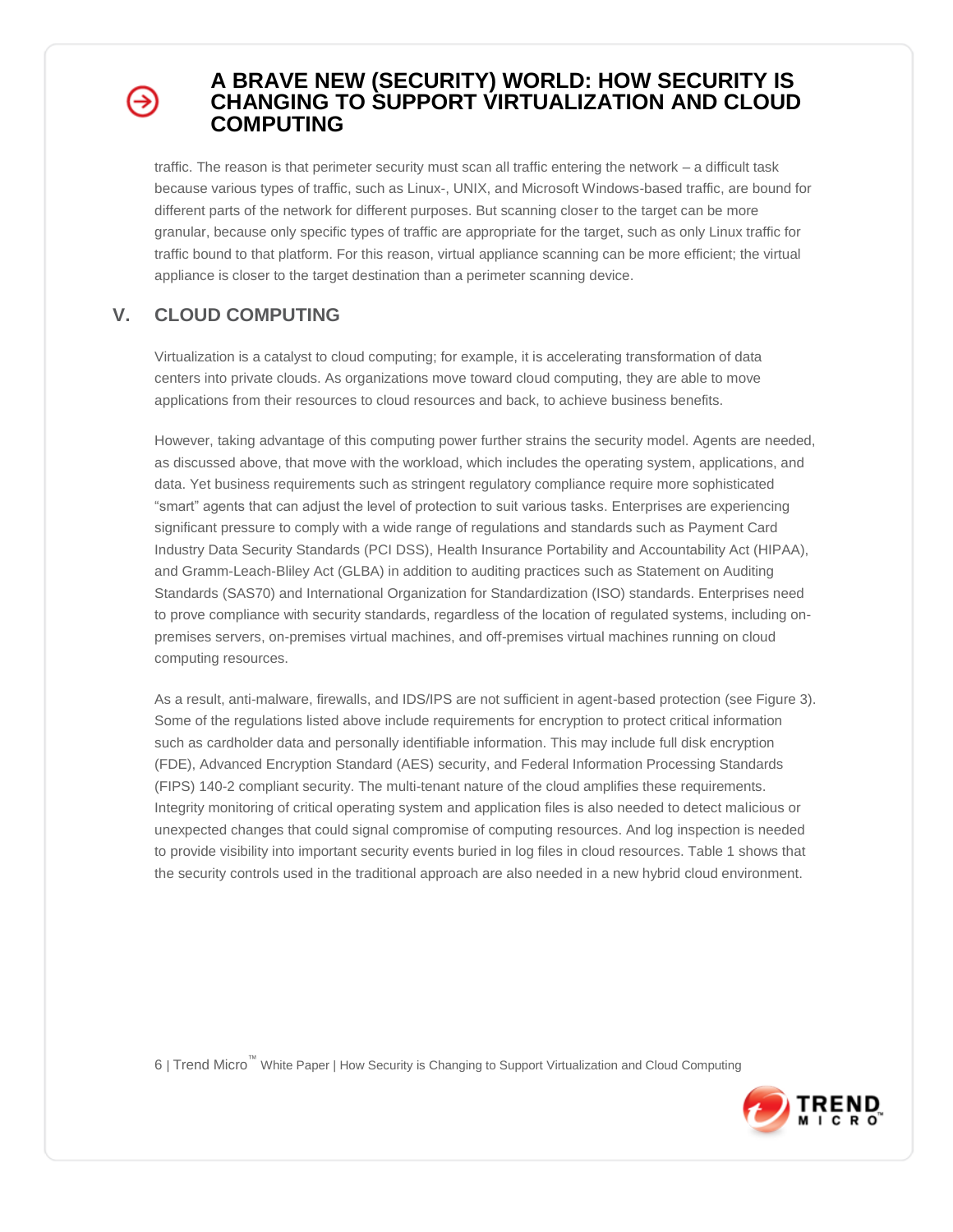| <b>Security Control</b>              | <b>Traditional Network:</b><br>(Walled Garden) |  | <b>New Network:</b><br>(Hybrid Cloud) |
|--------------------------------------|------------------------------------------------|--|---------------------------------------|
| Firewall                             | ✓                                              |  | ✓                                     |
| IDS/IPS                              | ✓                                              |  | ✓                                     |
| <b>Web Application</b><br>Protection | ✓                                              |  | ✓                                     |
| <b>File integrity</b><br>monitoring  |                                                |  |                                       |
| Log inspection                       | $\checkmark$                                   |  | ✓                                     |
| Ant-malware                          | ✓                                              |  | ✓                                     |
| Encryption                           | $\checkmark$                                   |  | ✓                                     |
| Messaging                            | $\checkmark$                                   |  |                                       |
|                                      |                                                |  |                                       |

*Table 1. The security controls used in the traditional approach are also needed in a new hybrid cloud environment.*

# **VI. TREND MICRO'S VIEW**

→

To provide effective security in the virtualization and cloud computing age, next generation security should include an optimal combination of approaches that protects traditional physical resources, virtual resources, and workloads wherever they may be, including in the cloud (see Figure 4). The Trend Micro Smart Protection Network<sup>™</sup> provides oversight and ensures that all resource and workload agent protection is resilient and up-to-date. Security moves with workloads, as needed, and security is deployed on the hypervisor to protect all guest operating systems from a single location.

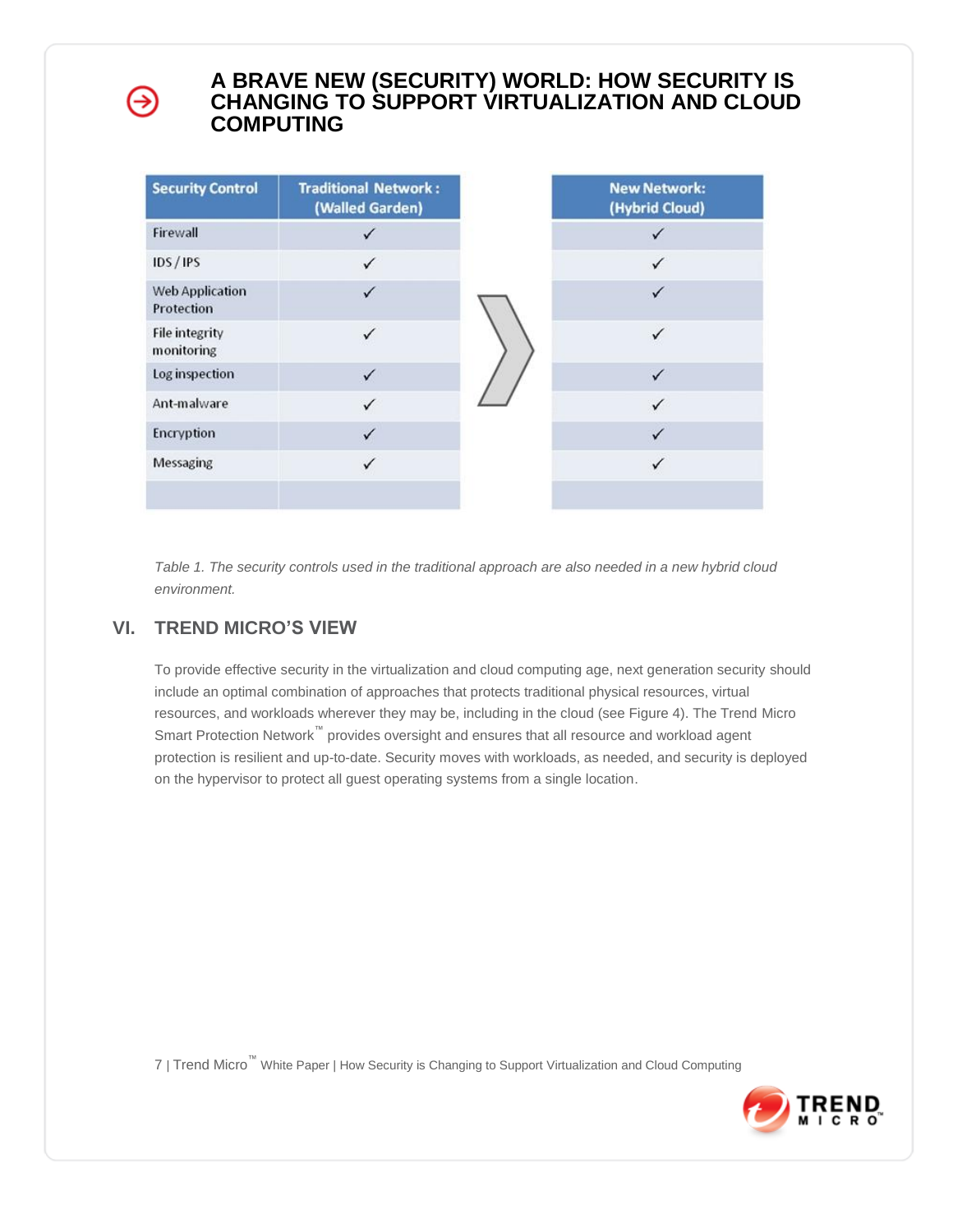⊖



*Figure 4. Trend Micro's vision of next generation security includes an optimal combination of approaches that protects traditional physical resources, virtual resources, and workloads wherever they may be, including in the cloud.*

The host will provide most of the needed security functionality in a virtualized, and ultimately, cloud computing environment. These host-based security controls will represent the virtualization of security. This means, for one, that security will need to keep up with the instant provisioning that is the hallmark of virtualization. But this can be turned into an opportunity, because a defined security policy can be implemented immediately as each new device is provisioned. This is an example of how virtualization offers an enormous and exciting opportunity to further enhance security. This evolution of security also provides opportunities to avoid downtime as a result of infection or security breach, hence maintaining business continuity and helping ensure regulatory compliance.

In this host-dominated paradigm, the security vendors that have experience designing and implementing host-based security are likely to be best positioned to offer this expanded and enhanced virtualized security to organizations. Designing security for large numbers of hosts and endpoints is completely different than designing security for a network. Vendors with extensive experience addressing the specific needs and opportunities of host-based security, as well as developing best practices in this space, are likely to lead the next generation of security.

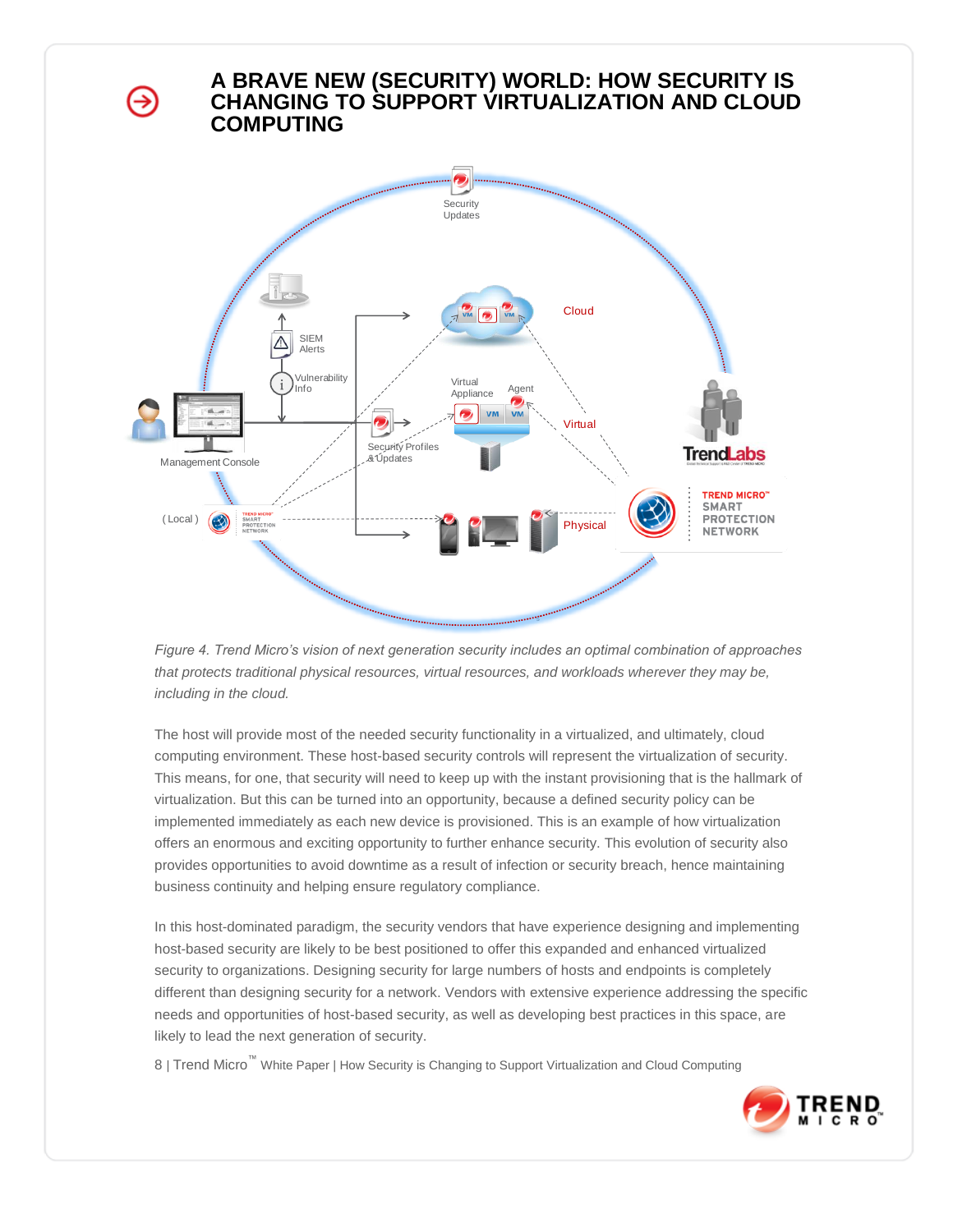This shift will change how IT dollars are spent on security; host-based solutions will gradually receive more attention and spending. But the shift will not occur overnight. The migration of firewalls to the desktop took about ten years; the evolution of traditional networks to first virtualization and then cloud computing will take time.

# **VII. CHARACTERISTICS OF NEXT GENERATION SECURITY STRATEGY**

Trend Micro delivers on the promise of a next generation security strategy – one that will enable enterprises to fully realize the substantial business benefits and cost savings of virtualization and cloud computing – with the following commercially available elements today:

- **Cloud architecture:** Security should be architected from the ground up to integrate with and leverage virtualization and cloud computing technologies and models.
- **Mobility**: In a world driven by increasing mobility, such as 3G networks, vMotion, and cloud computing, and the consumerization of IT such as smartphones and tablets, security must be mobile too. It must travel with the data, applications, and devices it is entrusted to protect.
- **Thin endpoint**: The endpoint protection presence must be as small as possible to fit on smaller/thinner devices such as virtual machines, smartphones, and USB-based devices, and consume fewer resources such as memory, CPU time, and I/O.
- **Speed**: Security must be fast to provision, quick to update given the pace of discovery of new threats and vulnerabilities, and the speed with which virtual machines can be provisioned or moved from a dormant to active state – and impose a minimal impact on system performance.
- **Simplicity**: Security should be simple to operate; easy to integrate with existing solutions and IT infrastructure; and include automation, notifications, reporting and other features that reduce management and maintenance time.
- **Breadth of protection**: A broad range of fundamental security controls including anti-virus, encryption, data loss prevention (DLP), firewalls, IDS/IPS, file integrity monitoring, and log inspection – should be virtualized and operate seamlessly in virtualized and cloud computing environments. Point security solutions are not sufficient.
- **Effective, accessible, supported, and compliant protection**: Given the trend towards consumerization, and buy-your-own-computer provisioning models, security solutions should be both globally available and readily accessible to consumers, provide effective protection, be aligned with corporate IT standards, and be backed by global support.

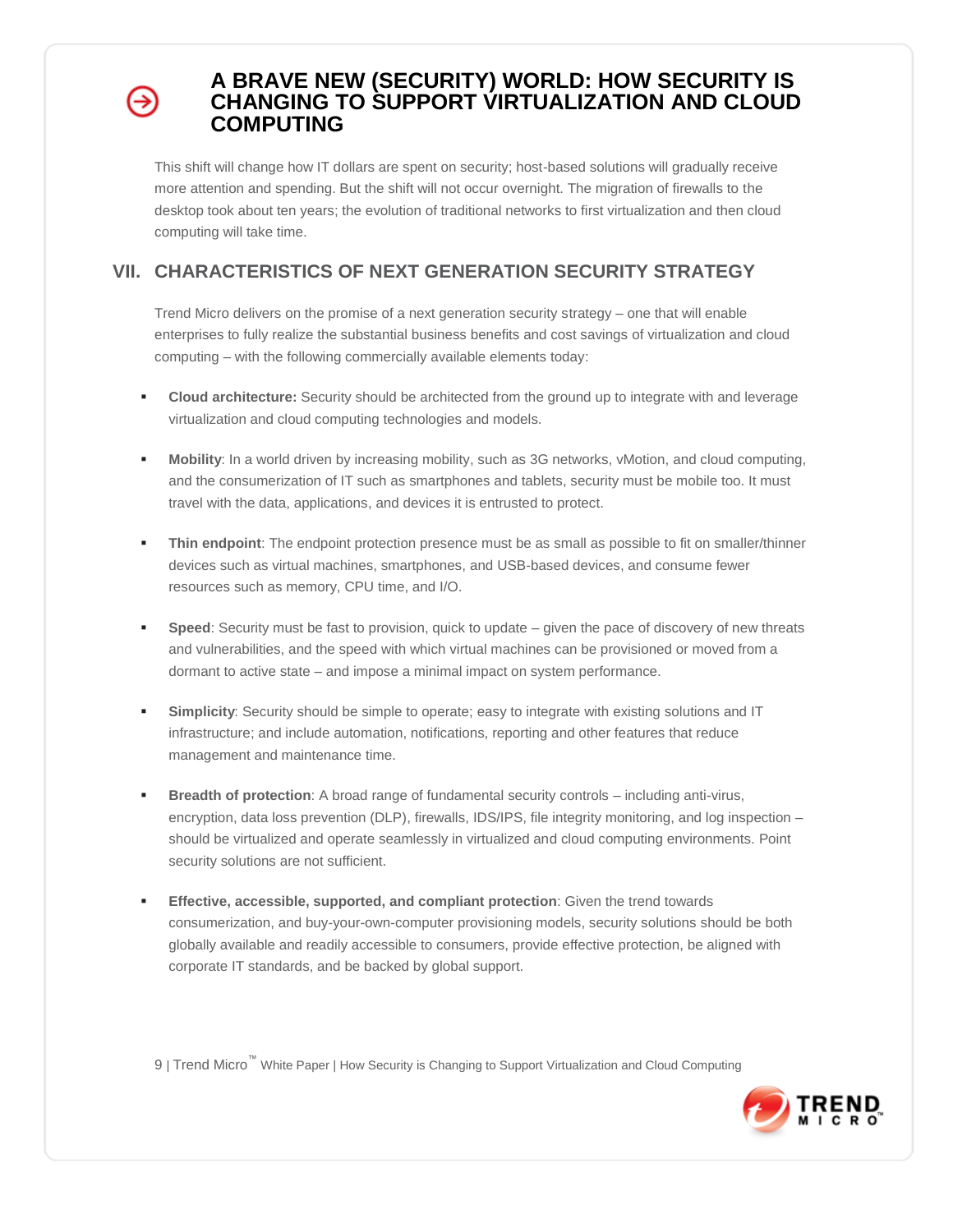**Policies and controls**: Because most enterprises will need to support a hybrid model of physical, virtual, and cloud computing resources for the foreseeable future, security policies and controls should be consistently available and expressed across these different environments.

# **VIII. TREND MICRO SOLUTIONS**

Advanced solutions specifically designed to secure this environment can decrease risk, increase performance, simplify management, and ultimately future-proof data center security. To this arena, Trend Micro provides security built for virtualization and cloud environments. Trend Micro delivers leadership in safeguarding data, forward-thinking technology such as the Trend Micro Smart Protection Network™, and solutions that ensure business continuity and regulatory compliance. Trend Micro offers the following solutions in this area:

- Trend Micro™ Deep Security provides advanced protection for systems in the dynamic data center from virtual desktops to physical, virtual or cloud servers. Deep Security combines intrusion detection and prevention, firewall, integrity monitoring, log inspection and anti-malware capabilities in a single, centrallymanaged enterprise software solution. The solution can be deployed in both agentless (virtual appliance) and agent-based configurations.
- Trend Micro<sup>™</sup> SecureCloud<sup>™</sup> is a hosted, key-management and data-encryption solution designed to protect and control confidential information deployed into public and private cloud-computing environments. Efficient and user-friendly, SecureCloud helps ensure regulatory compliance, plus it provides the freedom to move between cloud vendors without being tied to any one provider's encryption system.
- Trend Micro<sup>™</sup> OfficeScan<sup>™</sup> delivers protection for virtual and physical desktops on and off the corporate network. It is the industry's first Virtual Desktop Infrastructure (VDI) optimized endpoint security solution. It accelerates protection, reduces resource use, and applies virtual patching.
- The Trend Micro<sup>™</sup> Smart Protection Network<sup>™</sup> infrastructure delivers advanced cloud protection, blocking threats in real-time before they reach users. Leveraging a unique, cloud computing architecture, it is powered by a global network of threat intelligence sensors, email, Web, and file reputation technologies that work together to dramatically reduce infections.
- Trend Micro™ Mobile Security protects smartphones and PDAs from data loss, infections, and attacks from a central enterprise console that can also manage desktop protection.

Trend Micro security products are proven, reliable, and ready to use, as certified by third-party authorities. For more information, visit [www.trendmicro.com/virtualization.](http://www.trendmicro.com/virtualization)

# **IX. NEXT STEPS**

Enterprises that are seeking help to support their virtualization and cloud computing initiatives should ask their vendors these key questions:

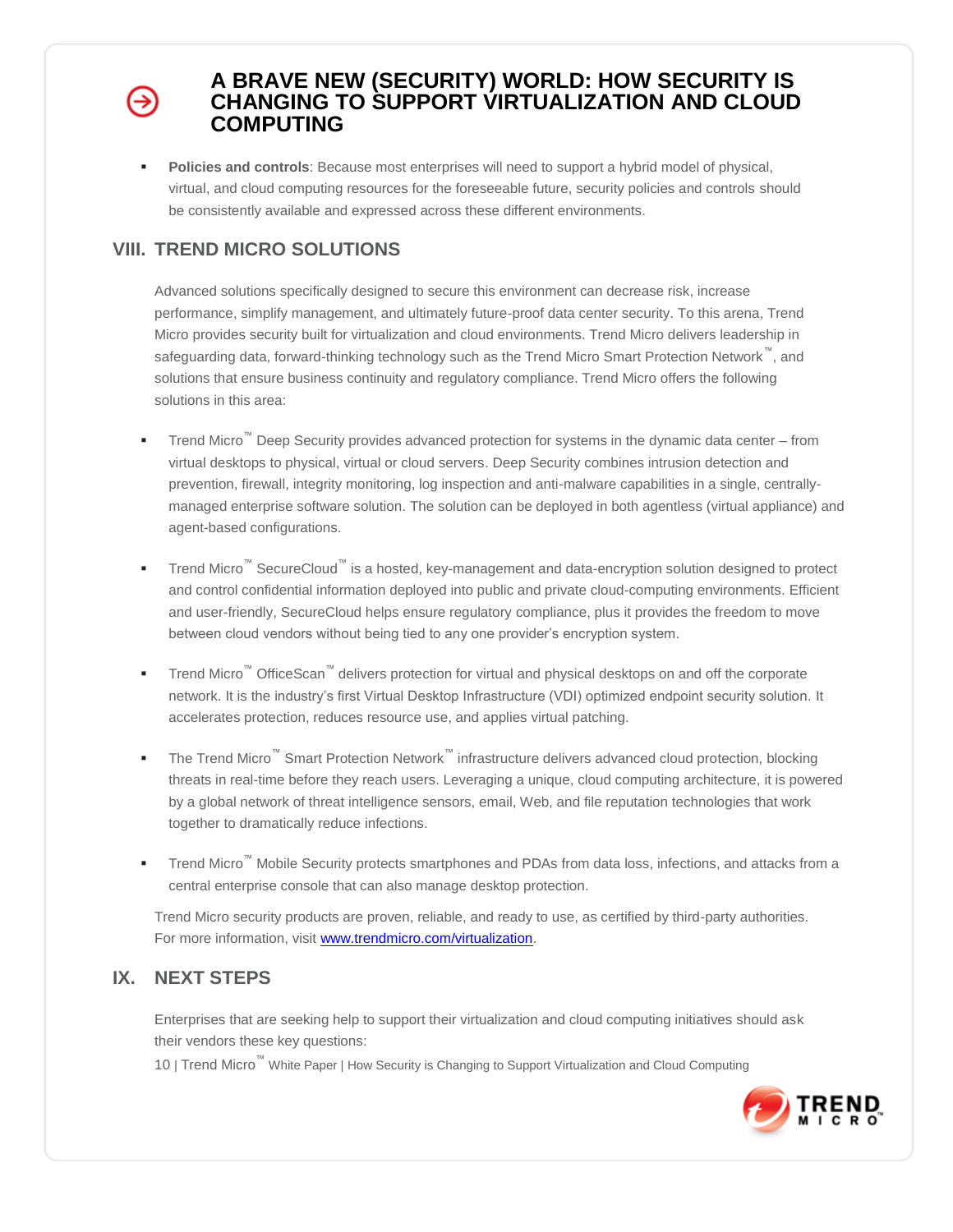- How and when did the vendor support the latest virtualization security APIs from VMware and other marketleading vendors?
- What is the vendor's consumer mobile security product roadmap? Do they have solutions that protect tablets, smartphones, and other mobile devices?
- What is the vendor's cloud-client architecture? How do they leverage cloud computing to deliver more effective protection?

The transition to virtualization and then cloud computing will result in hybrid IT arrangements that can create security vulnerabilities and complexities. The moderate to lengthy duration of this transition period for many enterprises necessitates working closely with a security partner to help ensure provision of effective security during all stages in the transition. This vendor should offer a strong track record of hostbased security – because virtualization and cloud computing security will primarily reside at the host – and present a thoroughly-considered vision of the future.

# **X. CONCLUSION**

The IT world is evolving rapidly, and consumers/employees are adopting emerging mobile devices almost overnight. Mobility is king. And enterprises seek to reap the benefits of virtualization and cloud computing sooner rather than later. As a facilitator of these changes – and to help ensure that enterprises realize the available benefits – security can smooth the ride through upcoming difficult transitional periods. To do this, the locus of security is shifting from the network to the host. As the leading provider of host-based technology solutions for 22 years, Trend Micro is uniquely positioned to guide industry leaders during these challenging times.

# **XI. FOR MORE INFORMATION**

For more information, visit [www.trendmicro.com/virtualization](http://www.trendmicro.com/virtualization)

# **XII. ABOUT TREND MICRO**

Trend Micro Incorporated, a global leader in Internet content security and threat management, aims to create a world safe for the exchange of digital information for businesses and consumers. A pioneer in server-based antivirus with over 20 years experience, we deliver top-ranked security that fits our customers' needs, stops new threats faster, and protects data in physical, virtualized and cloud environments. Powered by the Trend Micro™ Smart Protection Network™ infrastructure, our industryleading cloud-computing security technology and products stop threats where they emerge, on the Internet, and are supported by 1,000+ threat intelligence experts around the globe. For additional information, visit [www.trendmicro.com.](http://www.trendmicro.com/)

Please visit [www.trendmicro.com.](http://www.trendmicro.com/)